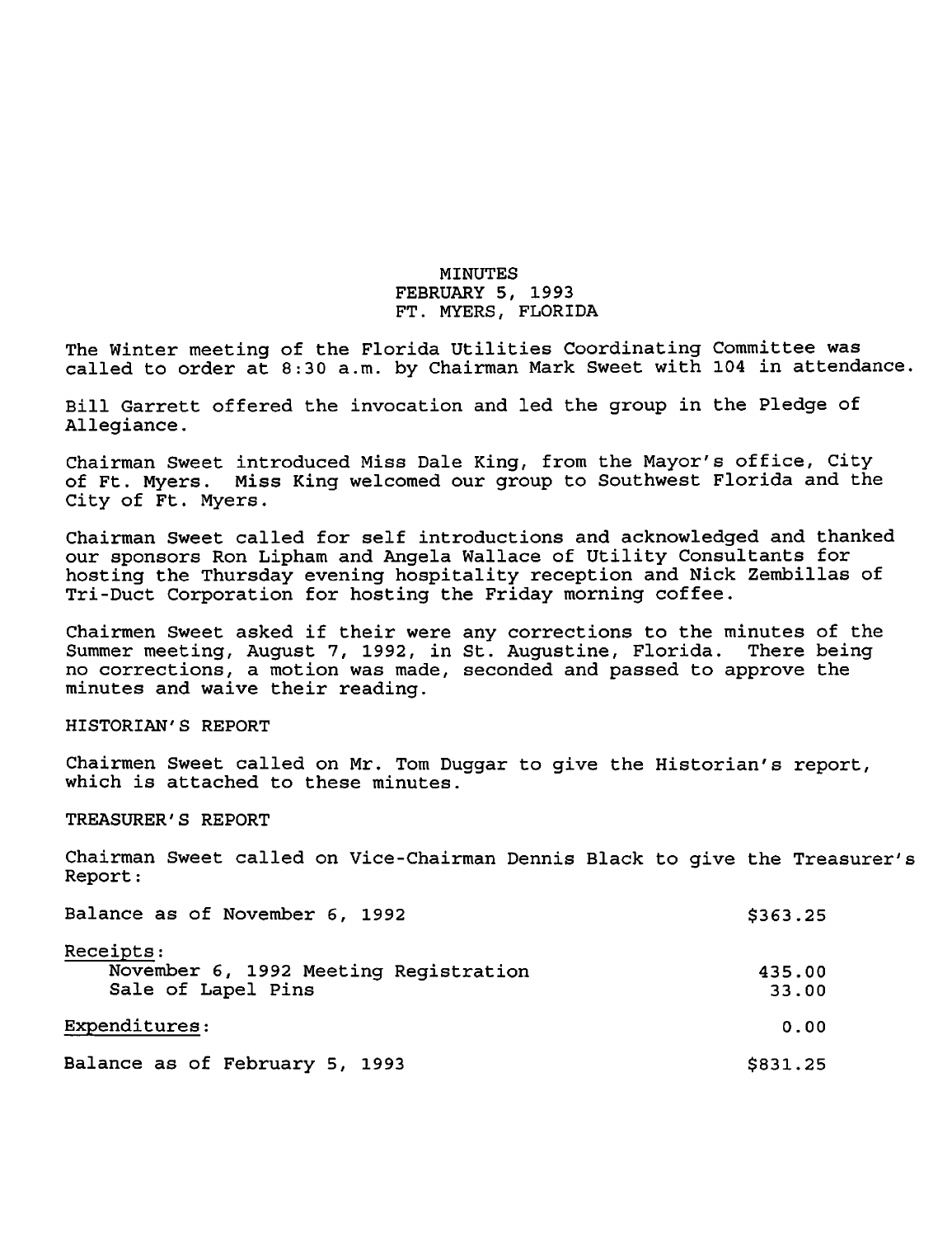#### FDOT UPDATE

Chairman Sweet requested an FDOT update from Mr. Jerry Sasser.

Jerry Sasser, State Utility Engineer addressed the following issues:

- \* FDOT is still working with their CAD system.
- \* Directional boring. Once again, Jerry requested utility companies send him lists of preferred, qualified directional boring contractors they have used.
- \* The FDOT needs better plans, with more accurate information about existing utility locations. This is needed to reduce delay claims.
- \* During FDOT construction, utility company representatives are needed on the work site, in case problems arise, who can make decisions for their respective companies.
- \* Jerry requested better attendance at Pre-Design, Pre-Construction and other FDOT Conferences by the utility companies.
- \* Jerry discussed, and stressed the importance of, establishing One-Point Contacts between the utility companies and the FDOT.
- \* The subject of claims was addressed by Jerry. There is a possibility the attorneys for the FDOT may recommend billing, if the claim is the fault of the utility company.
- \* Paul Kaczorowski will be conducting seminars for Metric Conversion in each of the Districts for FDOT employees. Jerry announced space would be available for utility companies. This will provide the utility employees with the opportunity to obtain the same training that the State employees will receive.
- \* Jerry requested utility companies have a person who is responsible, and has authority, sign the Utility Relocation Schedules.
- \* The FDOT is considering a revision of the Utility Relocation Schedule. Jerry requested utility companies send him any suggestions they have for the improvement of the Schedule.
- \* Jerry mentioned the FDOT is also thinking of changing the Joint Project Agreement (JPA) forms and that they will be promoting Joint Project Agreements more in the future.
- \* Beginning in May or June, the FDOT will be meeting with the Counties to advocate their using the FDOT Utility Accommodations Manual format.

### SPEAKERS

Chairman Sweet called on Dick McConville to introduce the guest speaker.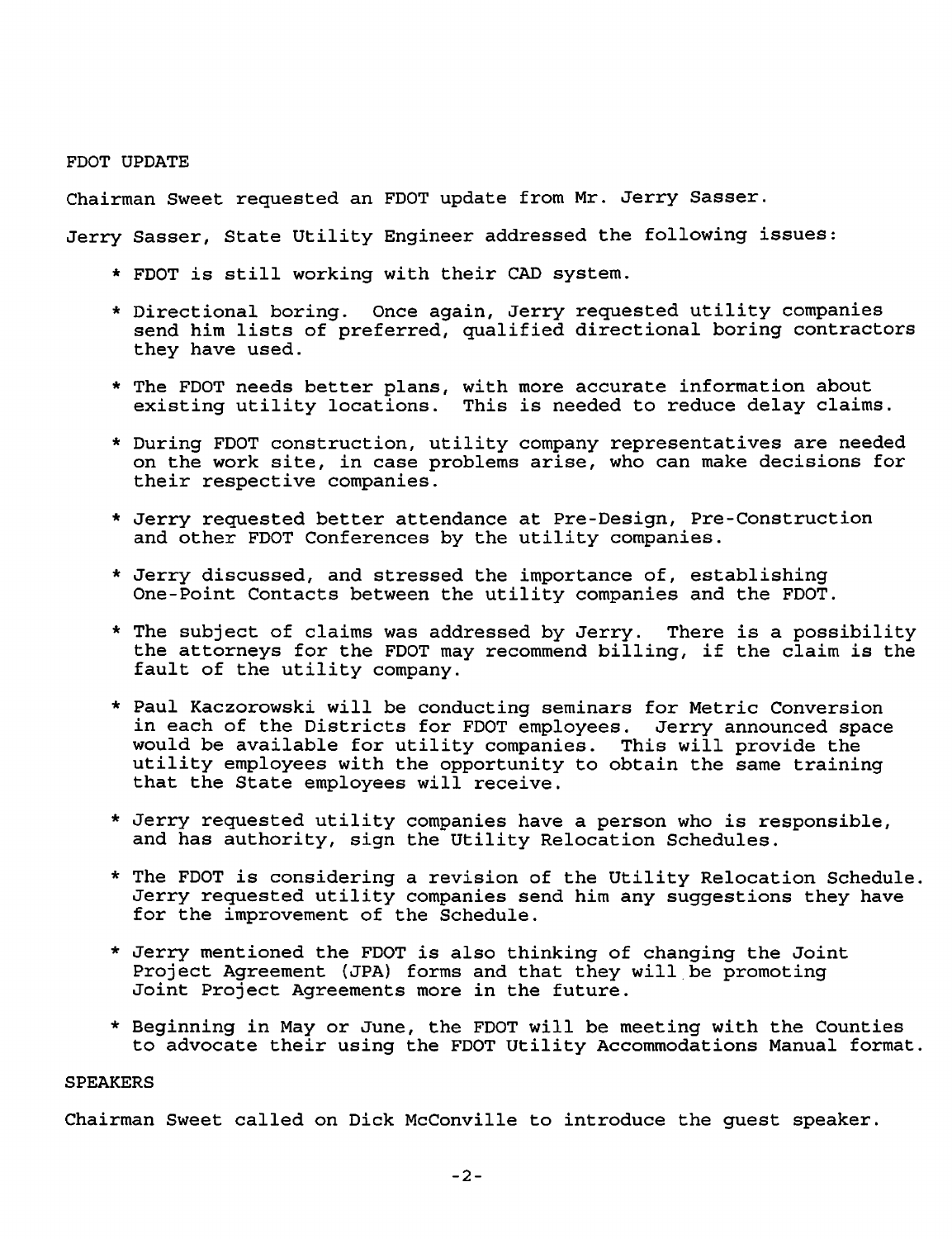Dick introduced Mr. Derek H. Brennan, Vice President of Network Planning Sc. Engineering, United Telephone of Florida. Mr. Brennan gave an excellent presentation entitled "A Future Vision of the Telephone Industry".

## SPECIAL ANNOUNCEMENTS

Hamid Zahir, Jacksonville Electric Authority announced that Bill Garrett was retiring from JEA by the end of February. This will be Bill's last FUCC meeting. Hamid said a retirement luncheon would be held in Bill's honor on February 25.

Chairmen Sweet requested the cooperation of the membership in extending as much courtesy as possible to our guest speakers and give them our complete attention. Mark urged that we eliminate private conversations and other distracting activities during their presentations.

BUSINESS SECTION

#### FDOT DISTRICT REPORTS

District I - Larry Hammond - The success of District I is based on the performance of seven active local utility groups. The next semi-annual meeting will be March 11, 1993 at the Brenton Reef restaurant in Sarasota. The keynote speaker will be David May, FDOT District I Secretary, presenting the District I Update. Speaker number 2 will be Don Ross, Florida Environmental, Inc. who will talk about Wetland Issues. Speaker number 3 will be the District I Utility Staff. Relocating Schedules and Permitting.

District II - Buddy Dees - The District II Steering Committee will meet on February 23, 1993 to discuss the next Liaison Meeting. The next meeting will be held in the last part of April. Notification will be sent out the first week of April.

District III - Billy Payne - The District meeting will be held on February 25, 1993. Notices will be sent out prior to this date. District III has four very active local utility groups that are very involved in Relocation Schedules and other FDOT/Utility business.

District IV - R. DePrimo - The District's local utility groups have been very active. Continuing to send out monthly updates of the District's yearly work program to all utility companies.

District V - Richard Taylor - The next meeting will be February 11, 1993 at the Altamonte Springs Holiday Inn. Guest speaker will be Mr. Bob Cortelyou, FDOT Director of Production who will talk about the Work Program. There will be a video and discussion on Directional Boring. Richard Taylor, District Utility Engineer will address the new Work Book that is now available for Joint Participation and Utility Construction.

District VI - Jim McGetrick - No Report.

District VII - Arlene B. McGee - The next meeting will be March 26, 1993 at Holiday Inn Surfside on Clearwater Beach. The agenda includes a speaker on the Partnering concept being utilized by the FDOT on road construction projects.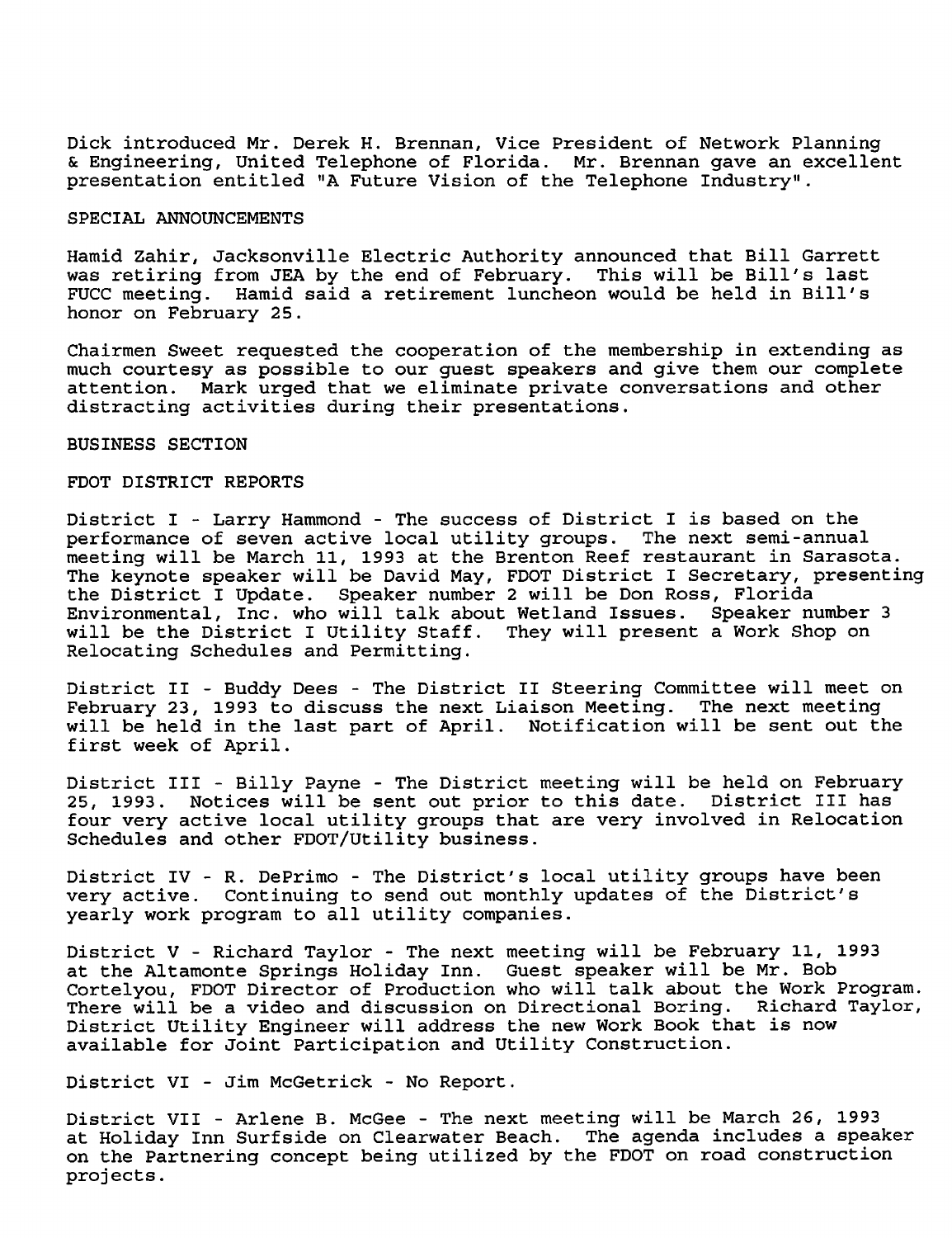### FLORIDA TURNPIKE REPORT

Jim Haynie reported they will be having their Turnpike Utility Planning Group Meeting on February 25, 1993 at the Rolling Hills Country Club in Ft. Lauderdale. Mr. Eley, Director of the Turnpike Authority will be the main speaker. Jim will review the five year program which will be followed by an open forum.

## INTEREST GROUP REPORTS

POWER - Scott Sidney - There were 31 people in attendance. Dennis LaBelle handed out draft copies of the new Utility Accommodation Manual. Dennis reviewed the major changes to the new manual. Larry Claxon brought up the problem of the FDOT requesting line relocations due to utilities causing safety hazards. A lengthy discussion followed on how the FDOT would classify a roadway unsafe.

A Round Table discussion was held on the following topics:

- \* A question concerning whether Counties could require a Professional Engineer to sign and seal utility drawings dealing with road crossings.
- \* Mark Sweet brought the group up to date on the recent ruling against Texas Utilities by the Texas Courts. The decision prohibited TU from charging different rates to cable companies when they sublease or use their cable for purposes other than TV.
- \* Dennis LaBelle pointed out that the Federal Government has now approved break-away poles.
- \* PSC approval of the 1993 NESC is still awaiting their review.
- \* A process where FPL now allows cable TV and telephone companies to install their own services to power sources using FPL specifications. FPL then connects the service and sets the meter without engineering involvement. This new procedure was started after Hurricane Andrew This new procedure was started after Hurricane Andrew and is still working.

telephone/telecommunications - Betsy Becker - There were 27 at the meeting. Talked about the Utility Accommodation Manual. All existing MOT'S will be voided when the new manual comes out. We will be required to re-submit for approved MOT. The Metric Conversion was discussed and the impact it will have on permits.

UNDERGROUND - Carlos Soils - There were 27 people in attendance. The following subjects were discussed:

- \* Utility Accommodation Manual
	- 1. Updated Group on Activities of UAM Subcommittee and discussed changes made at the last meeting.
	- 2. Informed about the advertisement of the UAM on Friday, February 5, 1993.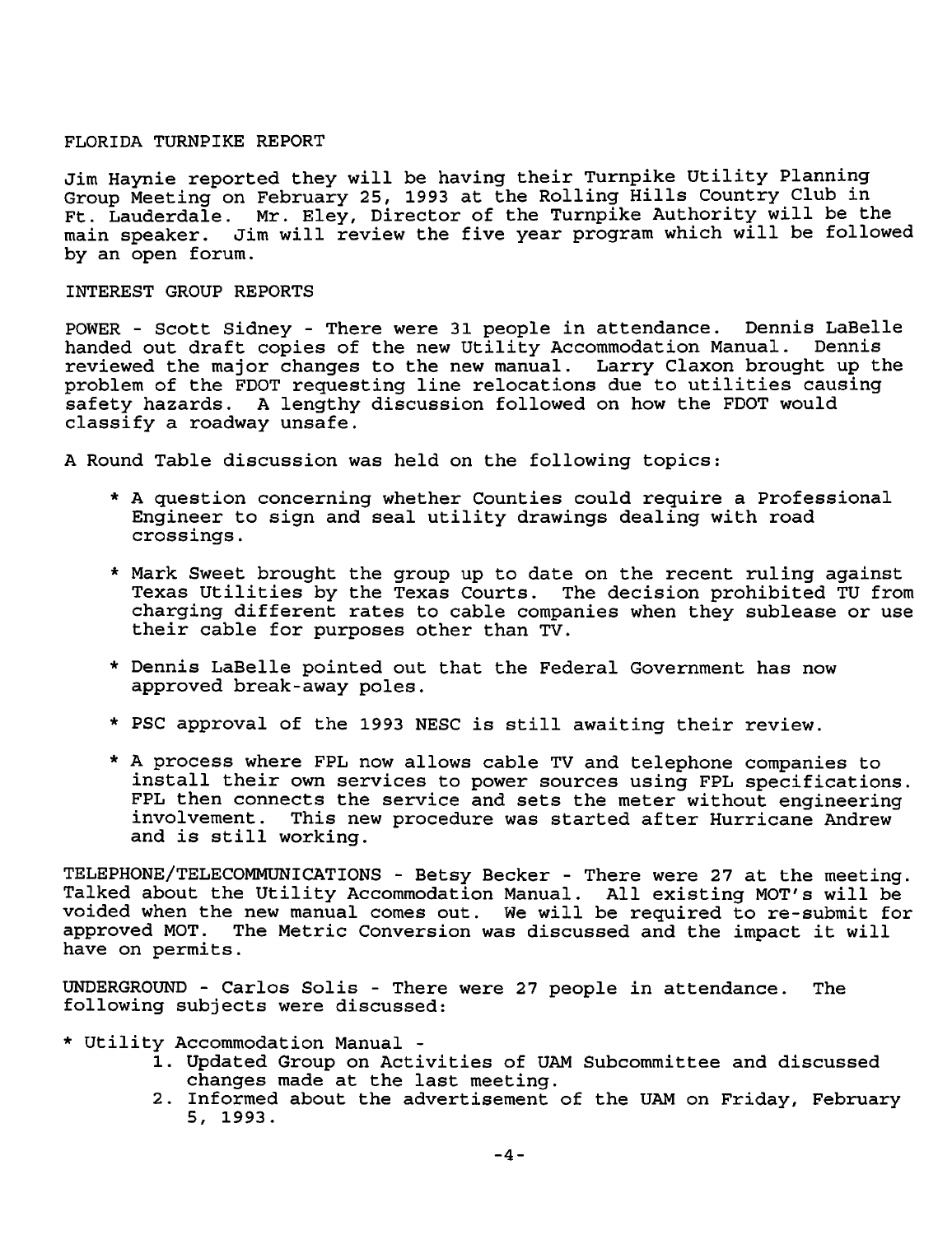\* Joint Trenching -

Discussion on promoting joint trenching of facilities in one excavation process and gave examples of projects where this procedure has been used.

\* Utility Index 700 -

Informed the Group of Jerry Sasser's request that utility companies provide the FDOT with Utility Standards on the MOT form.

- \* Joint Project Agreement (JPA) pay item consolidation A lengthy discussion was held related to flexibility on FDOT's pay item codes. Will propose the creation of a subcommittee to work with the FDOT to make it easier for utilities to participate in Joint Project Agreements.
- \* Report on the status of the One-Call bill in legislation filed by Southern Bell.
- \* Report on the Asbestos Subcommittee's activities.
- \* 1-900 telephone number The Greater Tampa Utility Group has proposed a 1-900 number to provide utility location information to surveyors and eliminate the problem of them calling "CALL CANDY" for their locates.

UTILITY NOTIFICATION CENTER - Margaret Smith - Margaret gave a report which is attached to these minutes.

## SUBCOMMITTEE REPORTS

UTILITY ACCOMMODATION MANUAL - Dennis LaBelle - There is only one remaining issue that they are working on right now; the Maintenance of Traffic (MOT). Dennis said that the meeting was going to be moved from Tampa to Tallahassee so all the people involved with MOT could meet together and resolve it within the 21 day period. Dennis said he believes the Manual is fair to all and he recommended that we accept it after this one MOT issue is settled.

Dennis has asked Jerry Sasser if they could have a meeting in Tallahassee sometime in March to work on the Tallahassee level to resolve what needs to be done with the Utility Relocation Schedule before more controversy develops in that area.

JOINT USE - Buddy Bowyer - The subcommittee met January 12, 1993 at the Florida Power Corporation General Office Complex in St. Petersburg with 11 members in attendance, and again February 4, 1993 in Ft. Myers with 18 in attendance.

The subject being discussed is "Joint Trenching". The Committee developed the following Purpose Statement:

"This Committee is committed to assimilate design guidelines and procedures for the development of Joint Trench methods involving power, telephone and cable television facilities. We expect to see increased participation in Joint Trench as a means of reducing cost and improving customer service."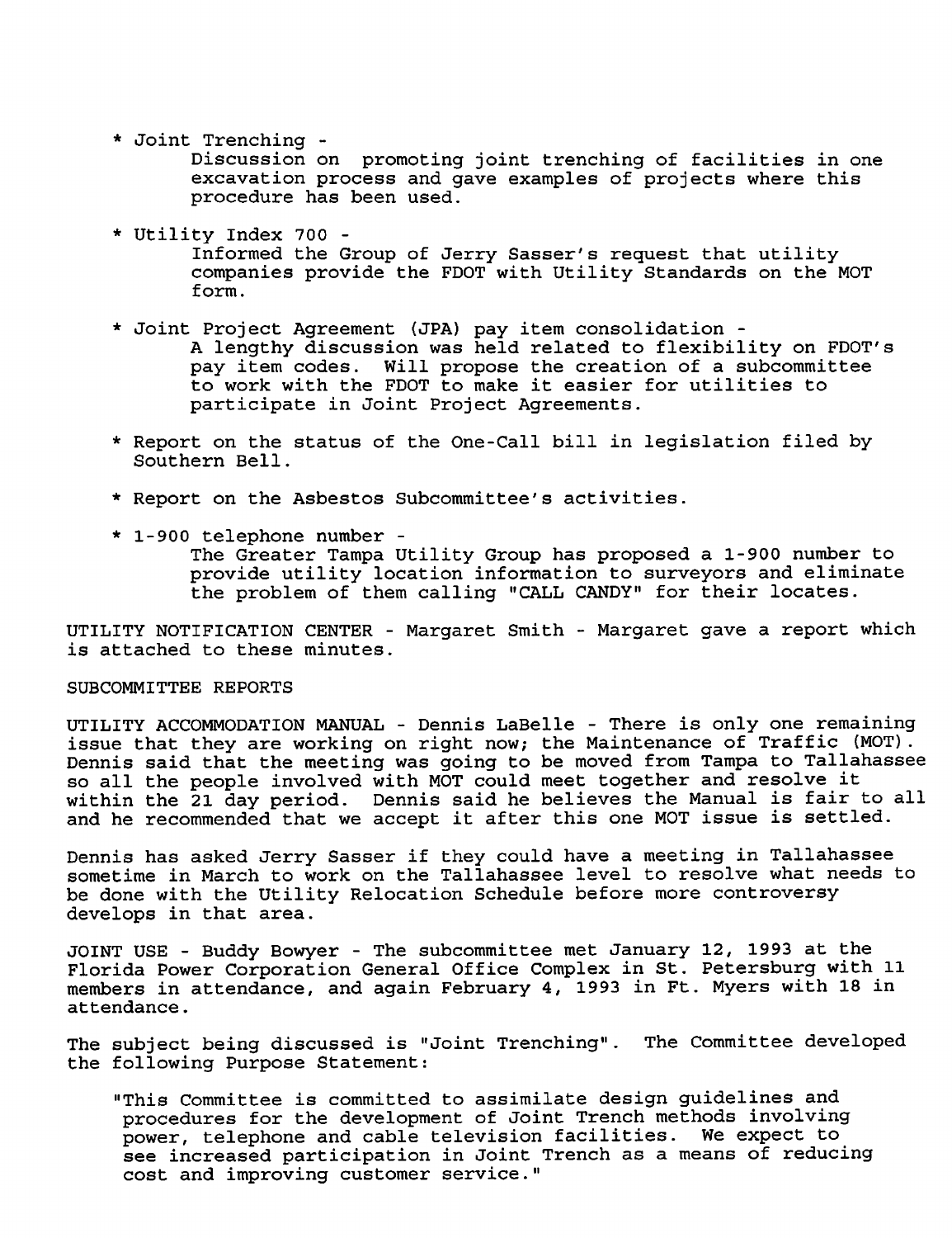The Committee will be examining code requirements and exploring possible design and construction procedures and guidelines. See attached drawings.

The next meeting is scheduled for March 23, 1993 at the Florida Power Corp. General Office Complex in St. Petersburg.

CSX/FDOT Right-of-Ways - Tom Duggar - See attached Memorandum to Committee members from Tom Duggar.

ASBESTOS - Arlene Brown-McGee - The Subcommittee met in January, 1993.<br>The Subcommittee is reviewing the rules and directives from the FDOT. The The Subcommittee is reviewing the rules and directives from the FDOT. Florida Coordinating Group, being a legislative group, is knowledgeable with governmental regulations and they are going over the Rules and Directives to help us with guidelines on asbestos pipelines in the FDOT right-of-ways. hope to have an Industrial Hygienist as a speaker on the abatement of the asbestos pipe at a future meeting as well as handouts with guidelines for the utilities.

ONE-CALL NON PROFIT ORGANIZATION - Dan Buol - The One-Call Corporation has been formed and is named SUNSHINE STATE ONE-CALL OF FLORIDA, INC. As soon as a date is known for an organizational meeting it will be announced to the<br>FUCC. Any individuals that are interested and wish to become a part of the Any individuals that are interested and wish to become a part of the corporation are invited to attend this meeting where the official board and membership role will be established.

UTILITY POLE RECORD KEEPING - Larry Claxton - Members are currently looking<br>at the Utility Pole Report issued by the FHWA, which was just received. The at the Utility Pole Report issued by the FHWA, which was just received. report consists of a study done across the USA over a 10 year period. This report will give the committee a large amount of data to start working on how to deal with the pole safety issues on the highways.

JOINT USE R/W RELOCATION AGREEMENTS - Ron Worley - No report.

STANDARDS REVIEW - Tom Kennedy - In the near future, we will provide panel discussions and presentations of the State of Florida manuals, surveys, plans, books and other publications that contain rules and requirements that impact utilities and the Utility Accommodation Manual.

Presentations will consist of each of approximately 8 manuals, followed by panel discussions and open question and answer periods.

The Committee is working on the above and, hopefully, will have these discussions during the Friday morning session of the May FUCC meeting.

WATER MANAGEMENT DISTRICT PERMIT REVIEW - Craig Terrana - In December, the South Florida Water Management District (SFWMD) voted to adopt some rule changes that effect many of their administrative procedural activities and raises their permit fees. However, in light of Hurricane Andrew, they have postponed increasing permit fees indefinitely. In Craig's opinion, the SFWMD will start increasing their permit fees sometime this summer. Chairman Sweet asked if the Subcommittee could now be dissolved; Craig said that it could.

RAILROAD PERMITS - MAX WALLACE - No Report.